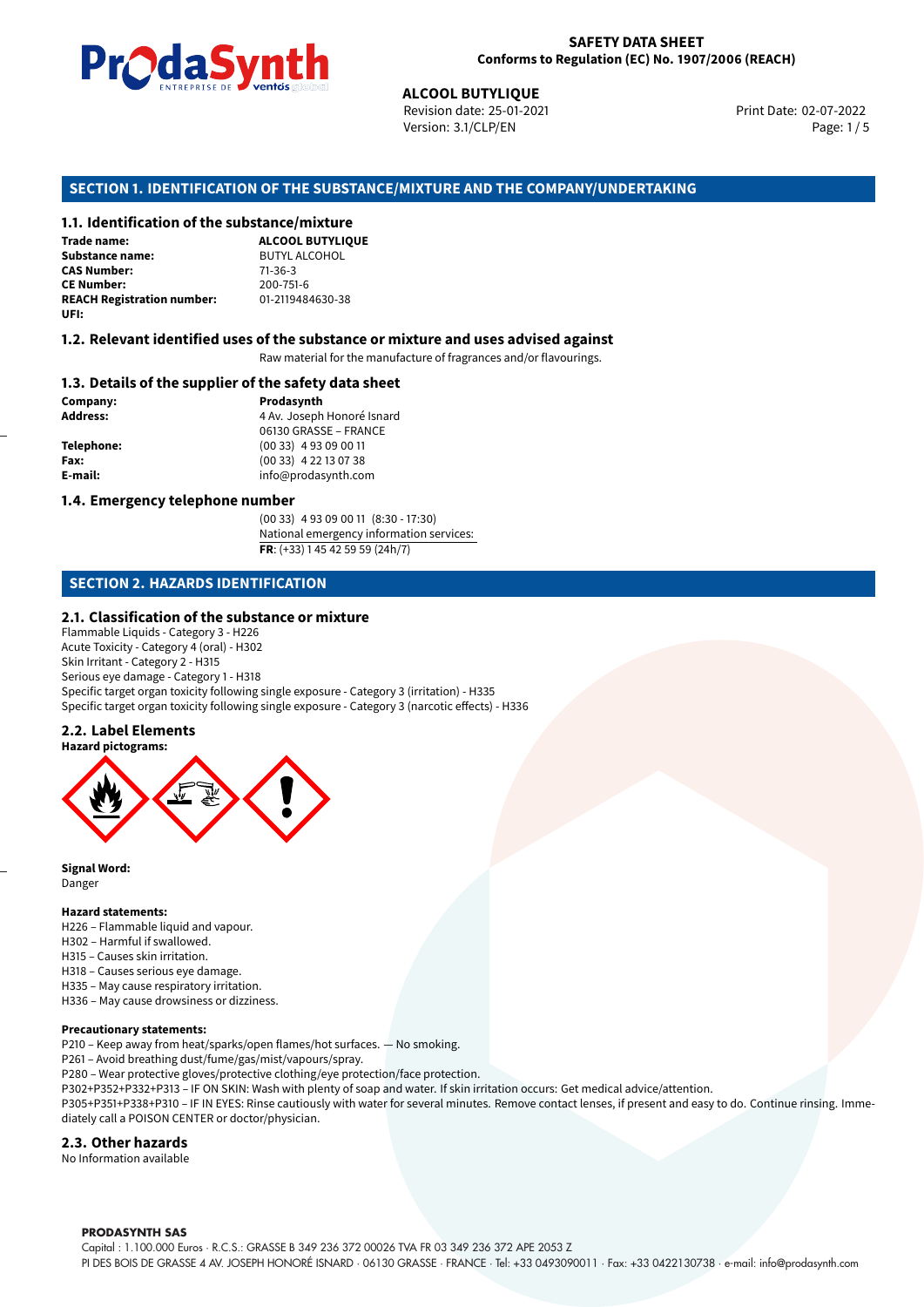

**ALCOOL BUTYLIQUE**<br>
Revision date: 25-01-2021 **Alta and Servest Print Date: 02-07-2022** Version: 3.1/CLP/EN Page: 2 / 5

## **SECTION 3. COMPOSITION/INFORMATION ON INGREDIENTS**

## **3.1. Substances**

CAS number: 71-36-3<br>EC number: 200-751-6 EC number:

Chemical name: BUTYL ALCOHOL

## **Hazardous constituents:**

| <b>Chemical Name</b> | % (w/w)   | CAS No<br><b>EC No</b> | Classification according to Regulation 1272/2008                                                                                                      |
|----------------------|-----------|------------------------|-------------------------------------------------------------------------------------------------------------------------------------------------------|
| BUTYL ALCOHOL        | $\geq$ 50 | 71-36-3<br>200-751-6   | Flam. Lig. 3 - H226<br>Acute Tox. 4 (oral) - H302<br>Skin Irrit. 2 - H315<br>Eye Dam. 1 - H318<br>STOT SE 3 (irr.) - H335<br>STOT SE 3 (narc.) - H336 |

[See the full text of the hazard statements in section 16.](#page-4-0)

## **3.2. Mixtures**

Not applicable.

## **SECTION 4. FIRST-AID MEASURES**

## **4.1. Description of necessary first aid measures**

| Ingestion:    | Rinse mouth with water.                                                                                               |
|---------------|-----------------------------------------------------------------------------------------------------------------------|
|               | Obtain medical advice.                                                                                                |
|               | Keep at rest. Do not induce vomiting.                                                                                 |
| Eye contact:  | In case of contact with eyes, rinse immediately with plenty of water for at least 15 minutes and seek medical advice. |
| Inhalation:   | Remove person to fresh air and keep at rest.                                                                          |
|               | Seek immediate medical advice.                                                                                        |
| Skin contact: | Take off immediately all contaminated clothing.                                                                       |
|               | Thoroughly wash affected skin with soap and water.                                                                    |
|               | Seek medical attention if symptoms persist.                                                                           |
|               |                                                                                                                       |

# **4.2. Most important symptoms and effects, both acute and delayed**

No information available.

# **4.3. Indication of any immediate medical attention and special treatment needed**

No information available.

## **SECTION 5. FIRE-FIGHTING MEASURES**

## **5.1. Extinguishing Media**

Water spray, carbon dioxide, dry chemical powder or appropriate foam. For safety reasons do not use full water jet.

### **5.2. Special hazards arising from the substance or mixture**

Known or Anticipated Hazardous Products of Combustion: Emits toxic fumes under fire conditions.

## **5.3. Advice for firefighters**

High temperatures can lead to high pressures inside closed containers. Avoid inhalation of vapors that are created. Use appropriate respiratory protection. Do not allow spillage of fire to be poured into drains or watercourses. Wear self-contained breathing apparatus and protective clothing.

## **SECTION 6. ACCIDENTAL RELEASE MEASURES**

## **6.1. Personal precautions, protective equipment and emergency procedures**

Evacuate surronding areas. Ensure adequate ventilation. Keep unnecessary and unprotected personnel from entering. Do not breathe vapor/spray. Avoid contact with skin and eyes. Information regarding personal protective measures: see section 8.

## **6.2. Environmental precautions**

To avoid possible contamination of the environment, do not discharge into any drains, surface waters or groundwaters.

### **PRODASYNTH SAS**

Capital : 1.100.000 Euros · R.C.S.: GRASSE B 349 236 372 00026 TVA FR 03 349 236 372 APE 2053 Z PI DES BOIS DE GRASSE 4 AV. JOSEPH HONORÉ ISNARD · 06130 GRASSE · FRANCE · Tel: +33 0493090011 · Fax: +33 0422130738 · e-mail: info@prodasynth.com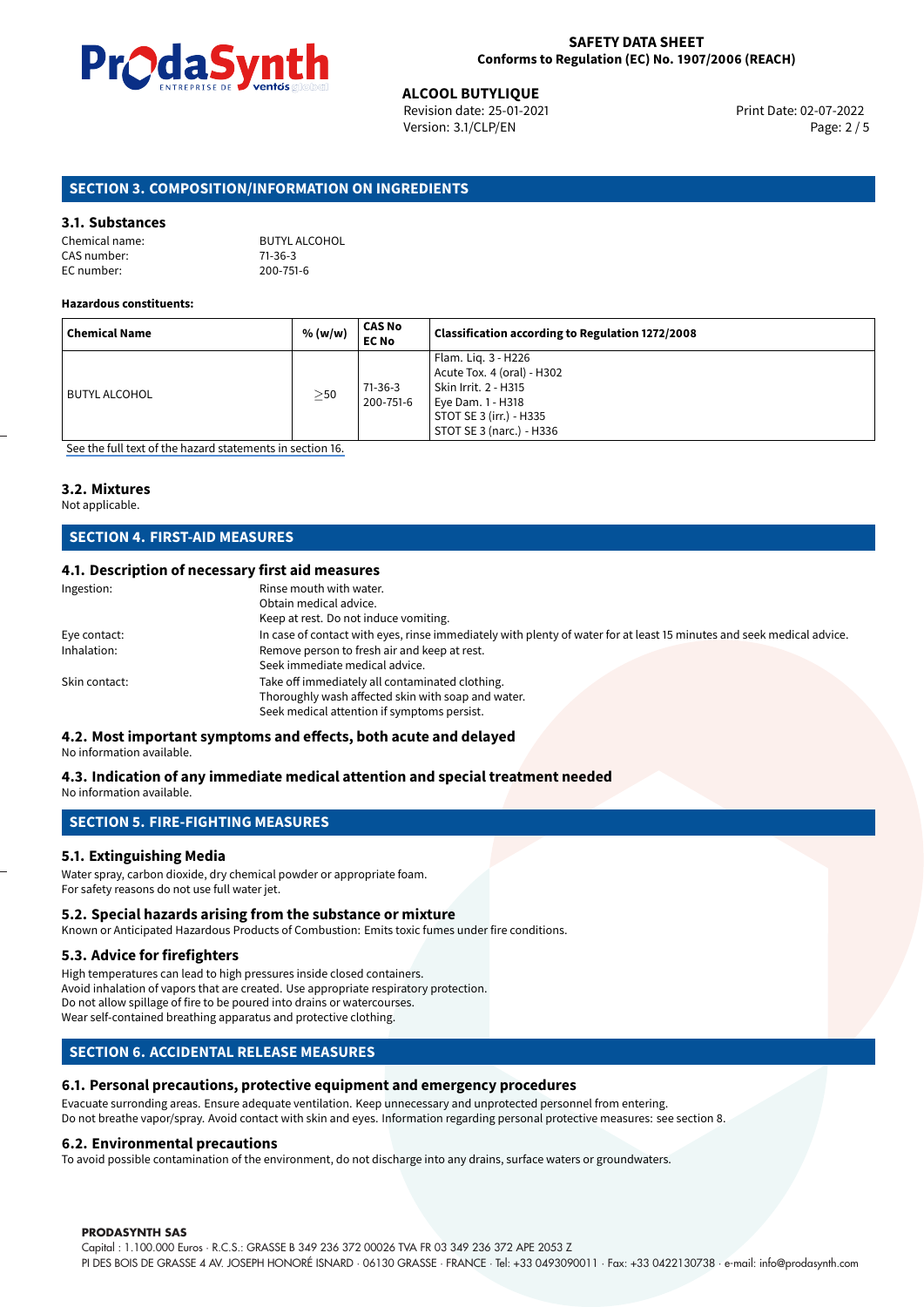

**ALCOOL BUTYLIQUE**<br>
Revision date: 25-01-2021 **Alta and Servest Print Date: 02-07-2022** Version: 3.1/CLP/EN Page: 3 / 5

## **6.3. Methods and materials for containment and cleaning up**

Cover with an inert, inorganic, non-combustible absorbent material (e.g. dry-lime, sand, soda ash). Place in covered containers using non-sparking tools and transport outdoors. Avoid open flames or sources of ignition (e.g. pilot lights on gas hot water heater). Ventilate area and wash spill site after material pickup is complete.

## **6.4. Reference to other sections**

Information regarding exposure controls, personal protection and disposal considerations can be found in sections 8 and 13.

## **SECTION 7. HANDLING AND STORAGE**

## **7.1. Precautions for safe handling**

Do not store or handle this material near food or drinking water. Do not smoke. Avoid contact with the eyes, skin and clothing. Wear protective clothing and use glasses. Observe the rules of safety and hygiene at work. Keep in the original container or an alternative made from a compatible material.

## **7.2. Conditions for safe storage, including any incompatibilities**

Store in tightly closed and preferably full containers in a cool, dry and ventilated area, protected from light. Keep away from sources of ignition (e.g. hot surfaces, sparks, flame and static discharges). Keep away from incompatible materials (see section 10).

## **7.3. Specific end use(s)**

No information available.

## **SECTION 8. EXPOSURE CONTROLS AND PERSONAL PROTECTION**

## **8.1. Control parameters**

Components with occupational exposure limits: None known.

## **8.2. Exposure controls**

| Appropriate engineering controls: | Measures should be taken to prevent materials from being splashed into the body.                                                            |  |  |
|-----------------------------------|---------------------------------------------------------------------------------------------------------------------------------------------|--|--|
|                                   | Provide adequate ventilation, according to the conditions of use. Use a mechanical exhaust if required.                                     |  |  |
| Eye/Face protection:              | Chemical safety goggles are recommended. Wash contaminated goggles before reuse.                                                            |  |  |
| Hand Protection:                  | Chemical-resistant gloves are recommended. Wash contaminated gloves before reuse.                                                           |  |  |
| Body protection:                  | Personal protective equipment for the body should be selected based on the task being performed and the risks<br>involved.                  |  |  |
| <b>Respiratory Protection:</b>    | In case of insufficient ventilation, use suitable respiratory equipment.                                                                    |  |  |
| Environmental exposure controls:  | Emissions from ventilation or process equipment should be checked to ensure they comply with environmental<br>protection legislation.       |  |  |
|                                   | In some cases, filters or engineering modifications to the process equipment will be necessary to reduce emissions to<br>acceptable levels. |  |  |
|                                   |                                                                                                                                             |  |  |

## **SECTION 9. PHYSICAL AND CHEMICAL PROPERTIES**

## **9.1. Information on basic physical and chemical properties**

| Appearance:                         | Liguid                   |  |
|-------------------------------------|--------------------------|--|
| Colour:                             | Conforms to standard     |  |
| Odour:                              | Conforms to standard     |  |
| Odour theshold:                     | Not determined           |  |
| pH:                                 | Not determined           |  |
| Melting point/freezing point:       | ca. -89                  |  |
| Boling point/boiling range $(°C)$ : | 117-119°C                |  |
| Flash point:                        | $37^{\circ}$ C           |  |
| Evaporation rate:                   | Not determined           |  |
| Flammability:                       | Not determined           |  |
| Lower flammability/Explosive limit: | Not determined           |  |
| Upper flammability/Explosive limit: | Not determined           |  |
| Vapour pressure:                    | Not determined           |  |
| Vapour Density:                     | Not determined           |  |
| Density:                            | $0,805 - 0,811$ g/mL (20 |  |
| Relative density:                   | $0,805 - 0,811(20°C)$    |  |
| Not determined<br>Water solubility: |                          |  |
| Solubility in other solvents:       | Not determined           |  |

#### **PRODASYNTH SAS**

Capital : 1.100.000 Euros · R.C.S.: GRASSE B 349 236 372 00026 TVA FR 03 349 236 372 APE 2053 Z

PI DES BOIS DE GRASSE 4 AV. JOSEPH HONORÉ ISNARD · 06130 GRASSE · FRANCE · Tel: +33 0493090011 · Fax: +33 0422130738 · e-mail: info@prodasynth.com

g/mL (20°C)<br>(20°C)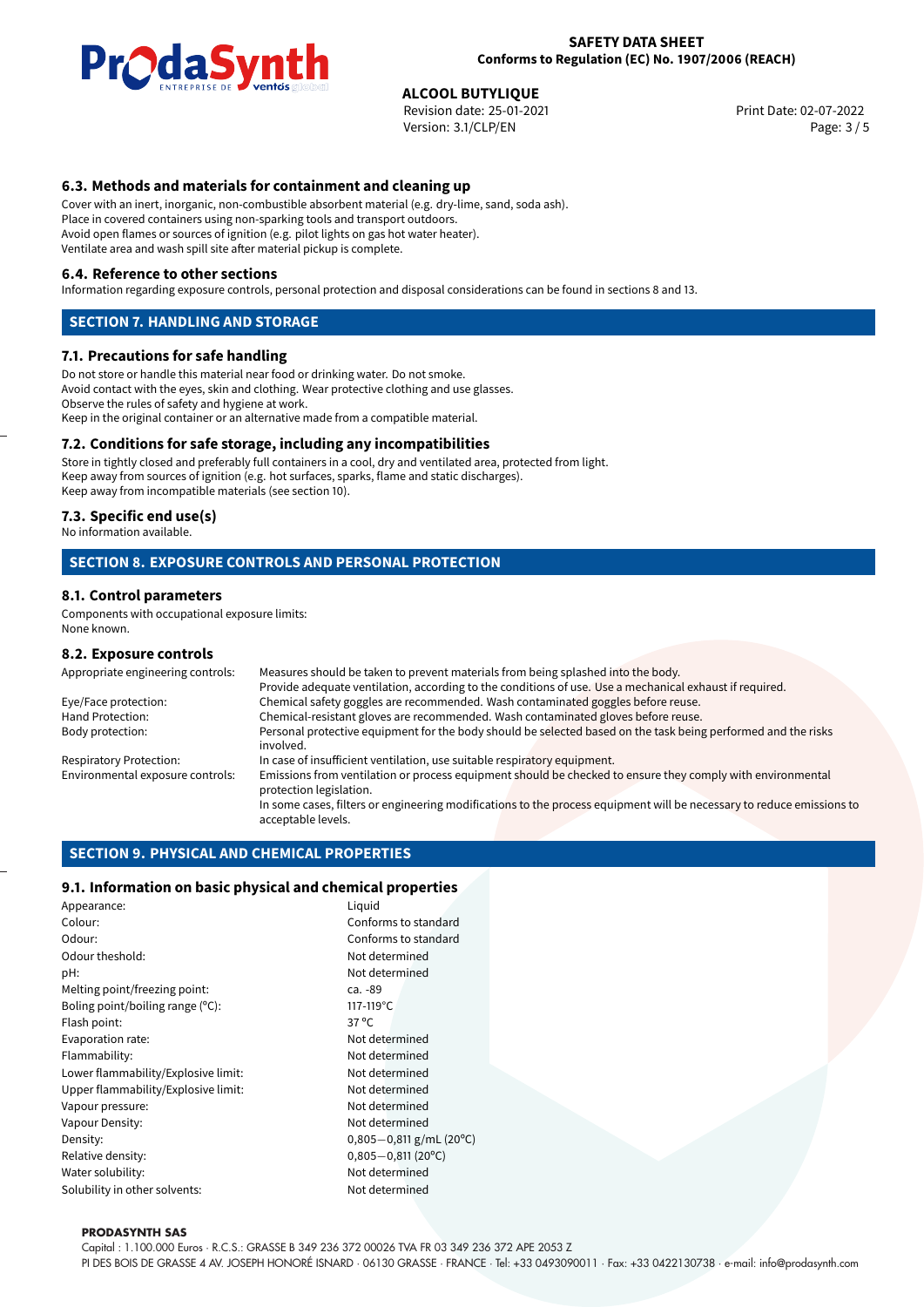

**ALCOOL BUTYLIQUE**<br>
Revision date: 25-01-2021 **Alta and Servest Print Date: 02-07-2022** Version: 3.1/CLP/EN Page: 4 / 5

Partition coefficient n-octanol/water: Not determined Auto-ignition temperature: Not determined Decomposition temperature: Not determined Viscosity, dynamic: Not determined Viscosity, kinematic: Not determined Explosive properties: Not determined Oxidising properties: Not determined

## **9.2. Additional information**

No information available.

## **SECTION 10. STABILITY AND REACTIVITY**

## **10.1. Reactivity**

No hazardous reactions if stored and handled as prescribed/indicated.

## **10.2. Chemical stability**

The product is stable if stored and handled as prescribed/indicated.

### **10.3. Possibility of hazardous reactions**

No hazardous reactions if stored and handled as prescribed/indicated.

### **10.4. Conditions to Avoid**

Conditions to Avoid: Excessive heat, flame or other ignition sources.

## **10.5. Incompatible materials**

Avoid contact with strong acids and bases and oxidizing agents.

### **10.6. Hazardous decomposition products**

During combustion may form carbon monoxide and unidentified organic compounds.

## **SECTION 11. TOXICOLOGICAL INFORMATION**

## **11.1. Information on toxicological effects**

| Acute toxicity                           | Harmful if swallowed.                                                     |  |
|------------------------------------------|---------------------------------------------------------------------------|--|
| Skin corrosion/irritation                | Causes skin irritation.                                                   |  |
| Serious eye damage/irritation            | Causes serious eye damage.                                                |  |
| <b>Respiratory or skin sensitisation</b> | Based on the data available, the criteria for classification are not met. |  |
| Germ cell mutagenicity                   | Based on the data available, the criteria for classification are not met. |  |
| Carcinogenicity                          | Based on the data available, the criteria for classification are not met. |  |
| Reproductive toxicity                    | Based on the data available, the criteria for classification are not met. |  |
| STOT-single exposure                     | May cause respiratory irritation. May cause drowsiness or dizziness.      |  |
| <b>STOT-repeated exposure</b>            | Based on the data available, the criteria for classification are not met. |  |
| Aspiration hazard                        | Based on the data available, the criteria for classification are not met. |  |

## **SECTION 12. ECOLOGICAL INFORMATION**

### **12.1. Toxicity**

#### **Assessment:**

Based on the data available, the criteria for classification are not met. **Experimental/calculated data:** No information available.

## **12.2. Degradability**

No information available.

### **12.3. Bioaccumulative potential**

No information available.

## **12.4. Soil mobility**

No information available.

## **12.5. Results of PBT and vPvB assessment**

No information available.

#### **PRODASYNTH SAS**

Capital : 1.100.000 Euros · R.C.S.: GRASSE B 349 236 372 00026 TVA FR 03 349 236 372 APE 2053 Z PI DES BOIS DE GRASSE 4 AV. JOSEPH HONORÉ ISNARD · 06130 GRASSE · FRANCE · Tel: +33 0493090011 · Fax: +33 0422130738 · e-mail: info@prodasynth.com